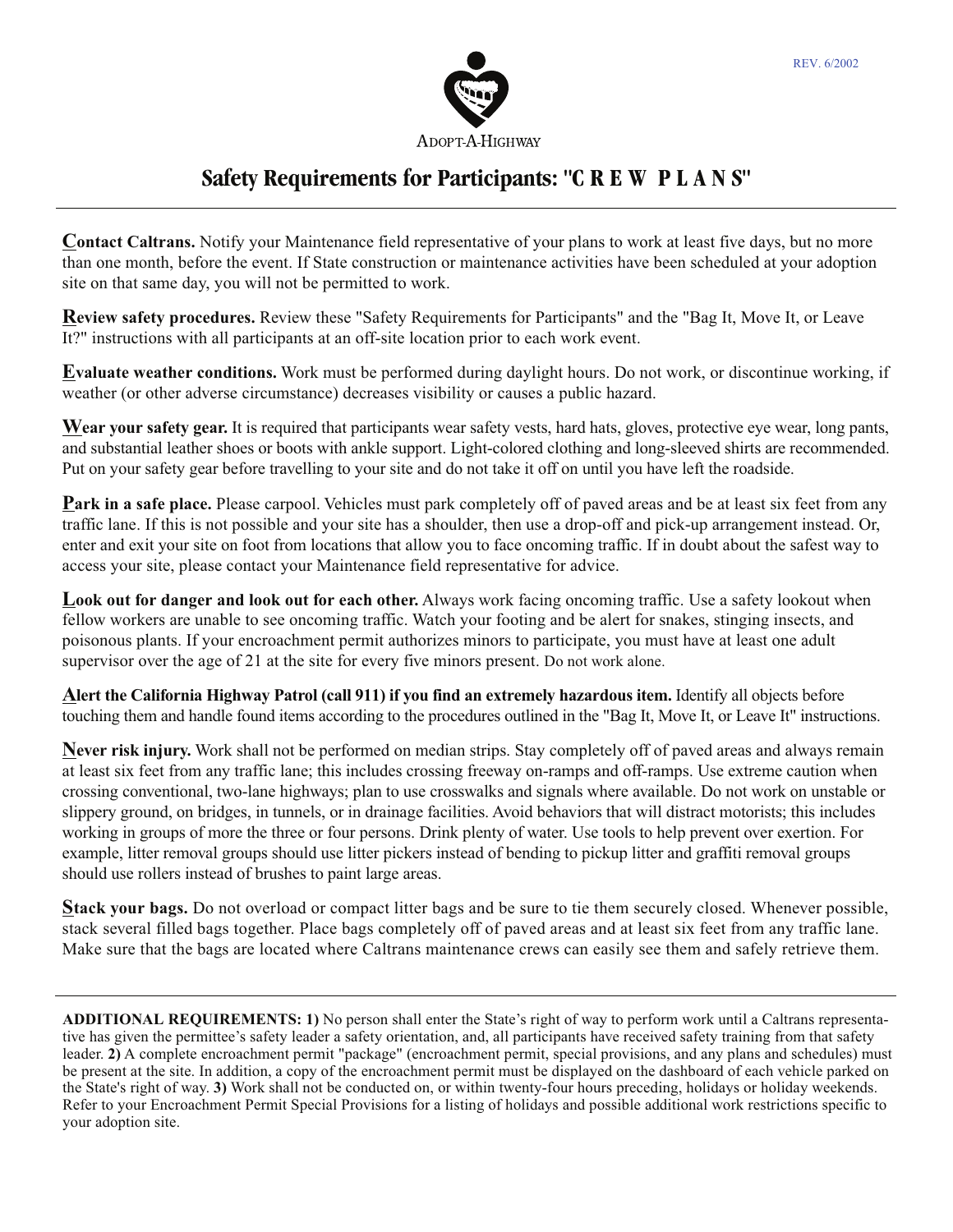- **1. AUTHORITY:** The Department's authority to issue encroachment permits is provided under Division 1, Chapter 3, Articles 1 - 3, Section 660 to 734 of the Streets and Highways Code.
- **2. REVOCATION/CANCELLATION:** This permit may be revoked by the Department for noncompliance with permit provisions or for failure of the permittee, or their representative to adhere to direction given by a Departmental representative. These provisions are subject to modification or abrogation at any time. This permit may be temporarily suspended due to construction or other State operations at, or within, the vicinity of the site.

Permittee may cancel their permit at any time without consequence from the Department. Permittees using contractors are responsible for terminating those arrangements.

- ASSIGNMENT: No parties other than the permittee, or permittee's authorized representative, are allowed to work under this permit.
- **4. ACCEPTANCE OF PROVISIONS:** Permittee understands and agrees to accept these Adopt-A-Highway Permit Special Provisions and all attachments to this permit, for any work to be performed under this permit. It is understood and agreed by the permittee that performing work under this permit shall constitute acceptance.
- **5. PERMITTEE RESPONSIBILITY:** No person shall enter the State's right of way to perform work until the Department's Maintenance Supervisor has given the permittee's group/crew leader a safety orientation, and, all participants have received safety training from the permittee's group/crew leader as described in items 20 and 24.

It is the responsibility of the permittee to notify the District Adopt-A-Highway Coordinator of any change of permittee's address, phone number, or contact person.

- **6**. **PLAN CHANGES:** Changes to plans, specifications, and permit provisions are not allowed without prior approval from the Department.
- **7. AGE OF PARTICIPANTS:** No minors under the age of 16 are permitted to participate in the program. Minors, 16 and 17 years of age, may participate; however, there must be one adult supervisor for every five minors present at the work site. The adult supervisor must be at least 21 years old and must walk along with the group. Volunteer group leaders must be adults who are at least 21 years old.
- **8. BEGINNING OF WORK:** Work authorized by this permit shall begin **after a safety orientation has been completed and within 30 calendar days from the date of issuance**, regardless of whether or not the permittee's Adopt-A-Highway courtesy sign(s) and/or recognition panel(s) have been installed. Work shall not be discontinued if the permittee's courtesy sign is damaged or stolen.
- **9.** ADVANCE NOTICE OF WORK: Permittee must notify the Department's Maintenance Supervisor listed on Attachment A (Adopt-A-Highway Special Provisions) of their plans to work at least five days, but no more than one month, before the event.
- **10. WORK DAYS AND HOURS:** Work must be performed during daylight hours. If weather (or other adverse circumstance) causes decreased visibility or a public hazard, work shall immediately be discontinued. Work shall not be conducted on, or within twenty-four hours preceding, the following holidays or holiday weekends: New Year's Day, Martin Luther King, Jr.'s Birthday, Washington's Birthday, Cesar Chavez's Birthday, Easter, Memorial Day, Independence Day (July 4th), Labor Day, Veteran's Day, Thanksgiving and the day

after, and Christmas. Unless specified, work is permitted the day following a legal holiday or holiday weekend.

- **11. PARTICIPATION IN STATEWIDE EVENTS:** Weather permitting, volunteer litter removal groups shall schedule work during the "Great American Cleanup-California" (March-May) and "California Cleanup Day" (September) events in order to support Adopt-A-Highway's participation in national and international cleanup events.
- **12. CONFLICTING ENCROACHMENTS:** Permittee shall yield start of work to ongoing, prior authorized, work adjacent to or within the limits of the project site.
- **13. PERMIT AT WORK SITE:** Permittee shall keep the complete permit package (Adopt-A-Highway Encroachment Permit, Adopt-A-Highway Permit Special Provisions, and if applicable, plans and work schedule) or a copy thereof, at the work site and show it upon request to any Department representative or law enforcement officer. If the permit package is not kept and made available at the work site, the work shall be suspended. In addition, a copy of the encroachment permit must be displayed in the windshield of each vehicle parked on the right of way. Vehicles without permits may receive traffic citations.
- **14. PARKING AT THE WORK SITE:** Participant's personal vehicles shall not interfere with the free flow of traffic or pedestrians. Vehicles used to transport participants or materials may legally park on the right of way provided that they are located completely *off of the pavement and a minimum of six feet from any traffic lane.* If this is not possible, participants must walk to and from the site or, if the site has a shoulder, participants can use a drop-off and pick-up arrangement.
- **15. WORK PROCEDURES:** Work shall proceed in the direction facing traffic. A posted safety lookout shall be used when fellow participants are unable to watch oncoming traffic.

Work shall not be performed on or within six feet from any traffic lane or on median strips. Participants shall not walk or run across access-controlled highways (freeways), including on-ramps and offramps unless there are crossalks. Participants shall not work on unstable or slippery ground, on slopes greater than approximately 40º, on bridges, in tunnels, or inside culverts. Unless excluded by the aforementioned conditions, or entered on Attachment A, Work Procedures, litter removal and vegetation control shall be performed behind soundwalls.

- **16. PUBLIC TRAFFIC CONTROL:** All forms of traffic control, including shoulder, lane, and ramp closures, signs, cones, vehicles, or any other traffic control device are prohibited under this permit.
- **17. SAFETY EQUIPMENT:** It is required that all participants wear hard hats, safety vests, gloves, and protective eye wear while on the State's right of way. The Department will provide these and, if needed, litter pickers to volunteers free of charge. In addition, participants are required to wear long pants and substantial leather shoes or boots with ankle support. Any State-furnished, personal protective equipment, unused materials, and tools shall be returned upon termination of the permit.
- **18. LITTER BAGS**: Participants shall use white, Adopt-A-Highway bags provided by the Department. Securely tied, filled bags must be placed at least six feet from the edge of traffic lanes and off of paved shoulders. Bags must be placed in locations where they are not obstructing drainage and where Departmental maintenance forces can easily see them and safely retrieve them. Whenever possible, bags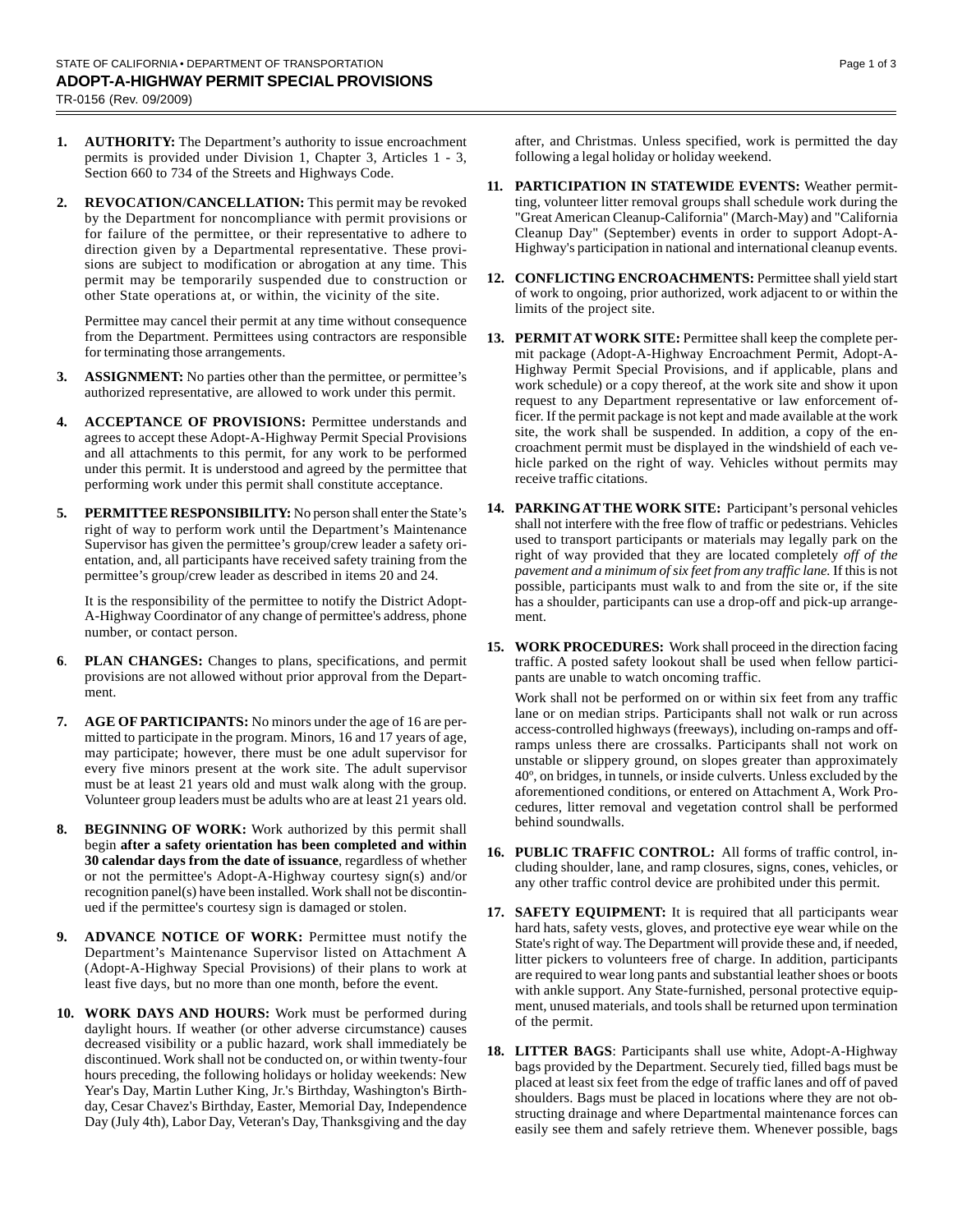should be stacked together and/or placed 100 feet from structures. It is important for participants to leave their filled bags at the site so that the Department can verify that work frequencies are being met. Also, the monthly count of white bags collected, enables the Department to quantify the value of the Adopt-A-Highway Program. (Participants may take bags of recyclables home.)

**19. STORAGE OF EQUIPMENT AND MATERIALS:** Unless specified in the Permittee's planting and/or work plans, storage of equipment and materials (other than filled, Adopt-A-Highway litter bags) on the State right of way is not authorized under this permit.

## **20. SAFETY PROCEDURES FOR VOLUNTEER GROUPS:**

**A. Designate group leaders.** Each permittee shall designate a group leader and an alternate group leader to represent the group. Unless otherwise notified, the Department considers the group leader to be the individual whose name appears on the attached encroachment permit.

Unless otherwise notified, the Department considers the alternate group leader to be the individual named as the alternate contact on the Adopt-A-Highway Program Application.

- **B. Attend a Caltrans safety orientation.** Both the group leader and the alternate group leader shall schedule and attend a safety orientation given by the Department's Maintenance Supervisor. The "Adopt-A-Highway Safety Orientation Checklist for Volunteers" will be reviewed, signed, and copies given to the group leaders.
- **C. Obtain safety equipment:** Safety equipment and a copy of the Adopt-A-Highway safety video shall be issued during the Caltrans safety orientation. Participants who need them will also receive Adopt-A-Highway litter bags and litter pickers. Additional safety equipment and litter bags may be obtained as needed throughout the permit period from the Department's Maintenance Supervisor.
- **D. Provide safety training to all group members.** The group leader or alternate group leader shall then provide safety training for all participants before they attend a work event. The encroachment permit and special provisions shall be explained and part two of the Adopt-A-Highway safety video must be viewed.
- **E. Conduct safety reviews before each work event.** The group leader or alternate group leader shall conduct a brief, off-site safety review each time the group goes out to work. The "Safety" Requirements for Participants" and the "Bag It, Move It, or Leave It?" handouts shall be reviewed. The group leader or alternate group leader shall ensure that all participants are equipped with safety gear and that minors will be adequately supervised. The group leader or alternate group leader must participate in the work event.
- **F. Provide annual safety training.** The group leader or alternate group leader shall hold an annual safety training refresher for all participants. Once again, the encroachment permit and special provisions shall be explained and part two of the Adopt-A-Highway safety video viewed.
- **G. Report Injuries, Accidents, and Incidents.** The following occurrences shall be reported to the District Adopt-A-Highway Coordinator by the next business day: injuries resulting in an individual seeking medical treatment, vehicular damage resulting in an insurance claim and/or police report, and incidents where the California Highway Patrol was contacted.
- 
- **H. Report changes in contact information or leadership to the District Adopt-A-Highway Coordinator.** New group leaders, appointed during the permit period, must make arrangements to attend a safety orientation given by the Department's Maintenance Supervisor, not the permittee's previous group leaders.
- **21. ADOPT-A-HIGHWAY SIGNS:** The Department shall furnish, install, and maintain an Adopt-A-Highway courtesy sign(s) and standard recognition panel(s) at the adoption site in recognition of the Permittee's contribution. Standard recognition panels shall display the Permittee's name in black, block letters on a white background. Permittees may furnish a customized, recognition panel(s) at their own expense. Specifications for the recognition panel's wording, size, color, type style, placement, and any subsequent modifications shall be solely determined and approved by the Department. (Note: "Spot" Wildflower and Supplemental Litter Removal adoptions do not meet minimum requirements for a courtesy sign.) **Neither the Adopt-A-Highway Program nor it's courtesy signs are intended to provide a forum for advertisement, solocitation, or public discourse.**
- **22. WHEN AN ADOPT-A-HIGHWAY CONTRACTOR IS UTILIZED:** Individuals, organizations, and businesses may adopt segments of highway and have the required adoption work performed by a professional business through contract or agreement. Contractors must submit a separate Adopt-A-Highway Permit Application and will be issued a "double permit." Only contractors that have been pre-approved by the Department may be utilized. In order to receive Departmental approval, contractors must submit and maintain the following documents:
	- **A. Liability Insurance:** Contractors with employees shall maintain \$1,000,000 of general liability insurance for each occurrence, plus \$2,000,000 of excess liability insurance (totaling \$3,000,000). Contractors who do not utilize paid employees shall maintain \$1,000,000 in general liability insurance for each occurrence; no excess liability insurance is required. All certificates of liability insurance shall name the State of California Department of Transportation as additional insured.
	- **B. Vehicular insurance,** in the minimum amount of one million dollars, is required of all contractors.
	- **C. Worker's compensation insurance,** in the minimum amount of one million dollars, is required for contractors who employ persons to perform work authorized under this permit.
	- **D. Professional licensing** as required by the California Contractors State License Board and/or the California Department of Pesticide Regulation to perform work authorized under this permit. **Subcontracting is not permitted under the Adopt-A-Highway Program.**
	- **E. County and/or city business licenses** as required by local governments to perform work authorized under this permit.

Contractors are required to provide a minimum notice of 30 days to the Department's District Adopt-A-Highway Coordinator or Statewide Adopt-A-Highway Coordinator before any reduction in coverage and/or cancellation of coverage becomes effective.

**23. INSTALLATION OF RECOGNITION PANELS BY ADOPT-A-HIGHWAY CONTRACTORS:** Adopt-A-Highway contractors may install recognition panels at specific locations if the work is authorized on page one of the attached Encroachment Permit (Adopt-A-Highway) and they have received an Adopt-A-Highway Service Contractor Recognition Panel Installation Order.